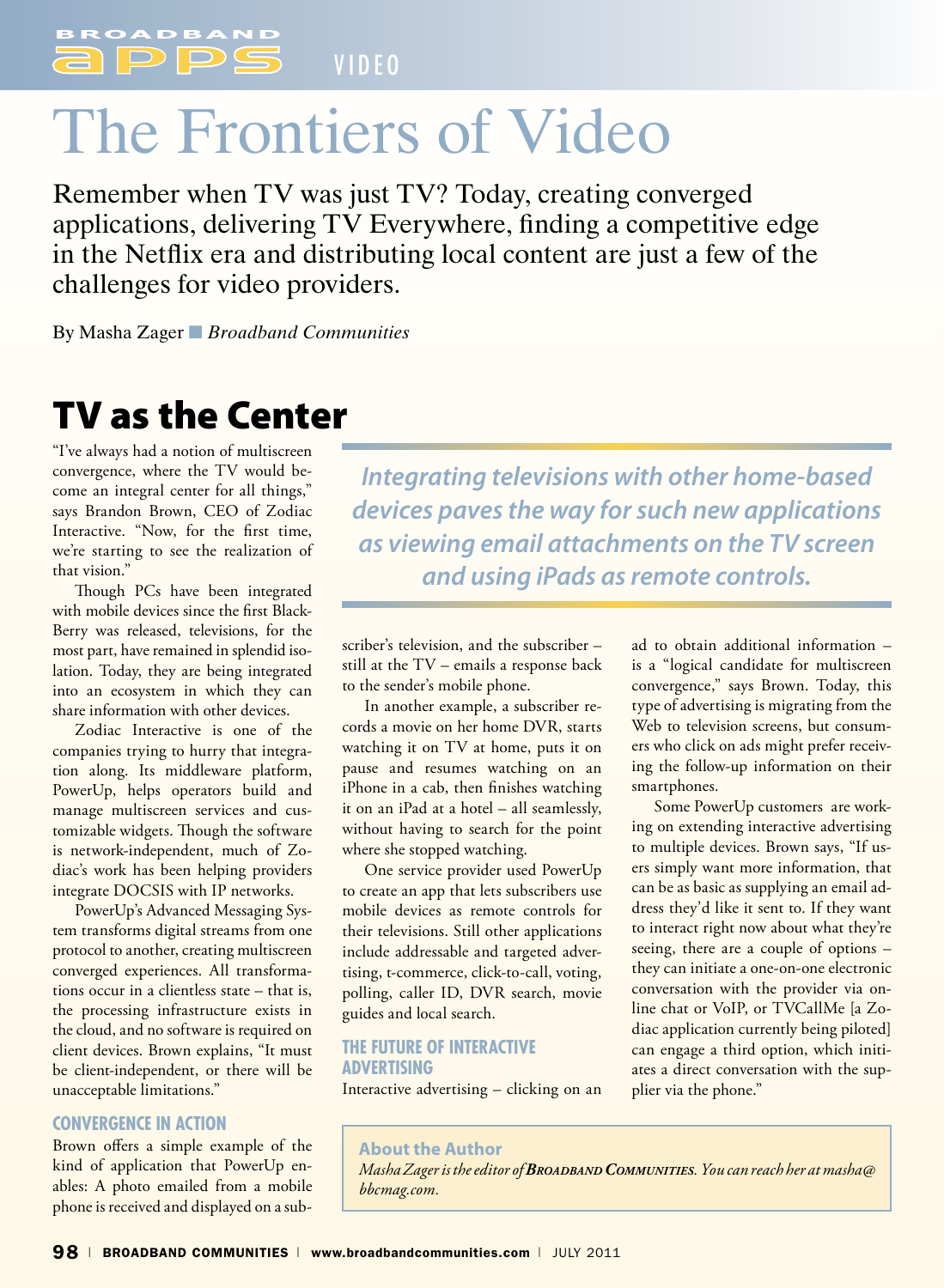If consumers respond positively to interactive TV advertising – and many observers think they will – then advertisers should be willing to pay more for these ads. The Dallas-based research firm Parks Associates forecasts that interactive TV advertising revenues will grow from close to zero in 2010 to \$4 billion in 2014. This could represent a major new source of revenue for service providers.

The logical next step, Brown says, is to extend interactive advertising from information gathering to actual transactions, or t-commerce. "It's a natural for shopping channels. Right now, there's a two-device transaction – the enticement to secure the merchandise is presented on TV, and then you have to go to another device – the phone or the PC – for the transaction. It makes sense to be able to do this through a single device, instantaneously, to capitalize on human nature and the desire for instant gratification.

"The more instantaneous it is, the less resistance there is, and the more real-time and dynamic the process is, the greater the transaction completion rate will be. The object is to reduce the barriers to where they're all eliminated."

## V I D E O

T-commerce could include some unlikely-sounding products. "The ability to roll out a nationwide campaign for Colgate toothpaste exists," Brown says. "They probably wouldn't sell you a tube of toothpaste [via the TV], but you could click for a 10 percent-off coupon against a new product they're releasing. That coupon would arrive on your cell phone via email."

#### **Widgets and Games**

TV-based widgets that deliver stock news, sports scores and other personalized information are also evolving to become more interactive. Zodiac built an application on the PowerUp infrastructure to support the Tour de France, a large, multiday event with many participants. The application allowed users to select particular information and content they wanted to see – for example, they could follow their favorite riders or keep an eye on a particularly exciting segment of the course.

"Sporting events lend themselves well to this," Brown explains. "If you can zone into specific aspects that entice you, for advertisers, that's the pot of gold at the end of the rainbow. It's logi-

cal to think that if *this* guy is watching *this* event and focused on *this* rider, he's interested in cycling, in this individual rider, and probably in the type of products this rider endorses … and no doubt you could go tenfold deeper."

 $\Box$ 

 $\Box$ 

Another frontier for Zodiac is gaming. The company just announced a partnership with Canadian cableco Videotron to introduce an interactive, multiplatform games portfolio for its nearly 2 million subscribers, whether they are inside or outside the cable footprint. "It's similar to TV Everywhere but with gaming," Brown says. "Imagine a business executive traveling. … Now he'd like to continue playing Texas hold 'em or join a game room that he and his friends started a couple of days ago. He's out of the cable company's footprint, but he still has access to everything he's entitled to."

Though Videotron's revenue model had not been anounced at press time, Brown expects gaming applications of this type to be offered on a combined advertising and subscription basis, with enough free games offered to get users interested and premium games available only to subscribers.

# Meeting the Over-the-Top Challenge

An enormous challenge for service providers, according to Duncan Potter, chief marketing officer for the Swedish video solutions provider Edgeware, is "moving from an environment where they can manage everything and make decisions to an unmanaged environment where they're competing with everyone on the planet."

Potter asks, "How do you actually generate any form of advantage when subscribers are using Internet bandwidth instead of going to the set-top box to access premium service?"

The competitive edge for service providers, Potter believes, lies in delivering a high quality of experience – and delivering it not only to subscribers' televisions but also to devices from game consoles to iPads to smartphones. "There's a massive convergence of managed networks with unmanaged networks," he says. "We believe that it encourages, in the future, a single platform that allows operators to serve both types of infrastructure."

Of course, managed and unmanaged networks are still separate today, and converging them is no easy task. For example, in managed networks, IP video is distributed by multicast (one-to-many distribution), but unmanaged networks use the less efficient unicast (one-to-one) method. Convergence is difficult also because user expectations of managed networks continue to increase. "We have different expectations of game consoles and 52-inch TVs," Potter says.

Not only devices but also protocols, encoding schemes and other technologies are proliferating. Many of them are proprietary, complex and continually evolving. "The number of potential assets you're going to have to manage will make your head spin," says Potter. He is confident that open standards will ultimately prevail – but not any time soon. "How many decades did it take to get the basics of the Internet sorted out?" he asks.

Edgeware's solution avoids adding complexity to video headends. Its servers, usually placed at DSLAMs, can de-

### **Featured Vendors**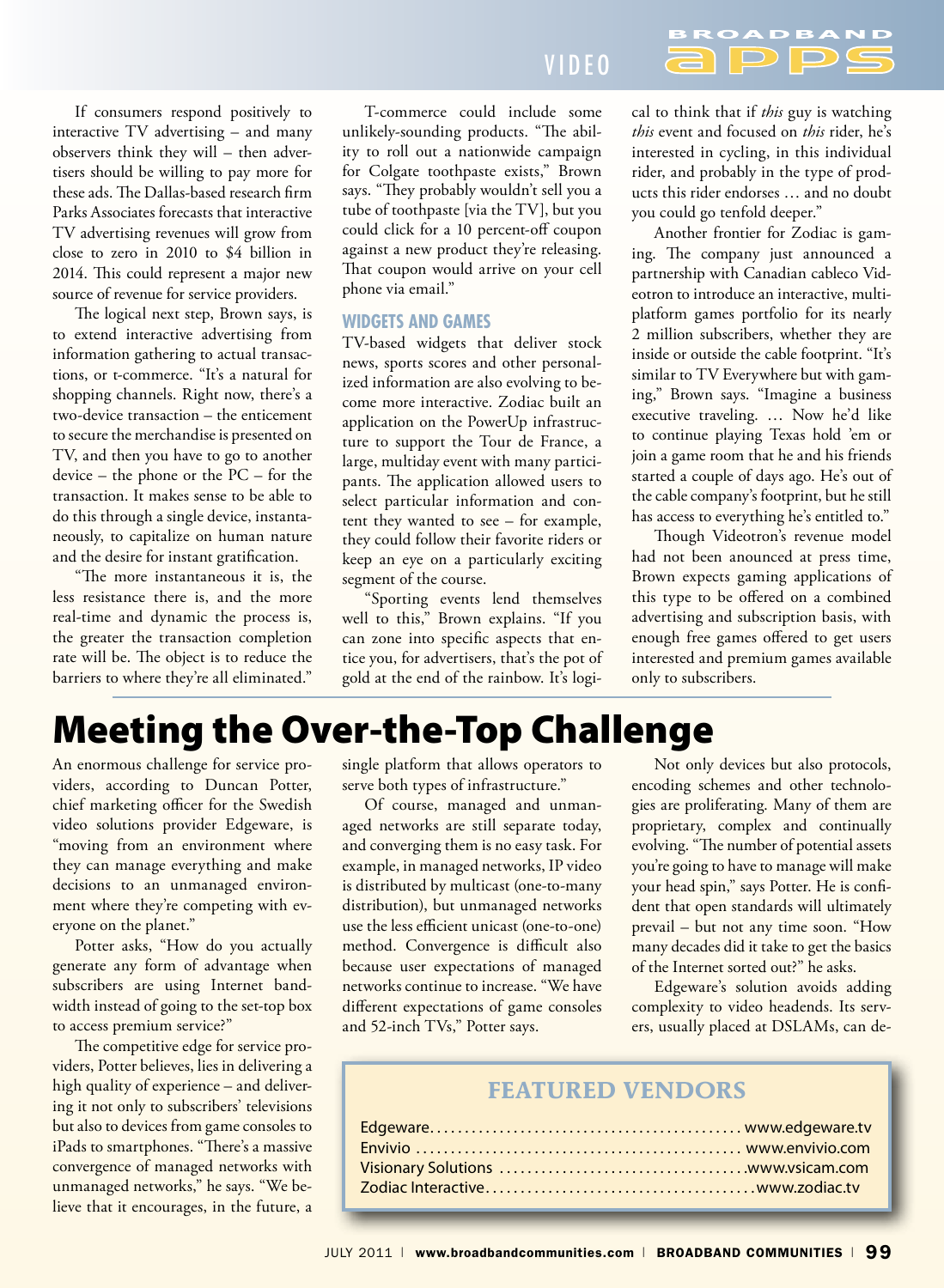V I D E O

liver IPTV and cable services over managed networks and also deliver WebTV and HTTP adaptive-streaming-based services over TCP unmanaged networks. They distribute content using popularity-based algorithms to conserve bandwidth. The most popular content is served locally, less popular content is served regionally and "long-tail" or new content is distributed from the core data center.

 $\Box$ 

By using the Edgeware solution, service providers can guarantee quality of service for both managed and unmanaged video. Potter says, "People are not going to pay for ... YouTube videos, but they are likely to look at premium services – high-quality video delivered to the TV and other devices." Such arrangements would not violate net neutrality rules if implemented properly, in Potter's view; subscribers can choose to pay for premium access to differentiated services.

In addition, an opportunity exists for operators to sell premium viewing capability back to OTT providers as a wholesale service. Once an operator builds a distributed video network, Potter says, it has most of the infrastructure it needs for a wholesale network. "You have to do session management, asset management and bandwidth manage-



Edgeware's distributed solution enables differentiated services over unmanaged networks.

ment to make video distribution work."

This approach is beginning to catch on in Europe, where language groups are limited to relatively small geographic areas. For a Dutch-language OTT provider, for example, distributing content via a Netherlands-based service provider – especially one that can guarantee high-quality video streaming – can

make more sense than signing up with a global content distribution network.

Distributed video delivery "could solve a huge [number] of problems," Potter says. "The key is to build a highly effective infrastructure that can be used to offer both regional and wholesale services and that doesn't require a massive infrastructure overhaul."

# Challenges for TV Everywhere

The battles over content rights unleashed by TV Everywhere have received plenty of attention in the last few months. However, these conflicts – which will eventu-



Envivio's approach to delivering TV Everywhere services

ally be resolved either in the boardroom or in the courtroom – aren't the only hurdles on the way to developing profitable multiscreen offerings. Significant technical challenges exist as well.

For example, how can a service provider make sure its video streams are always properly formatted to appear on any device a subscriber owns?

In the past, decoding was typically performed at headends, and decoding to a new format always required more headend equipment. Because headend equipment is expensive to buy and cumbersome to adjust, this model has become unwieldy as devices with video screens proliferate.

Envivio, whose multiscreen solutions are used by more than 200 service providers worldwide, addresses this problem by outputting all video streams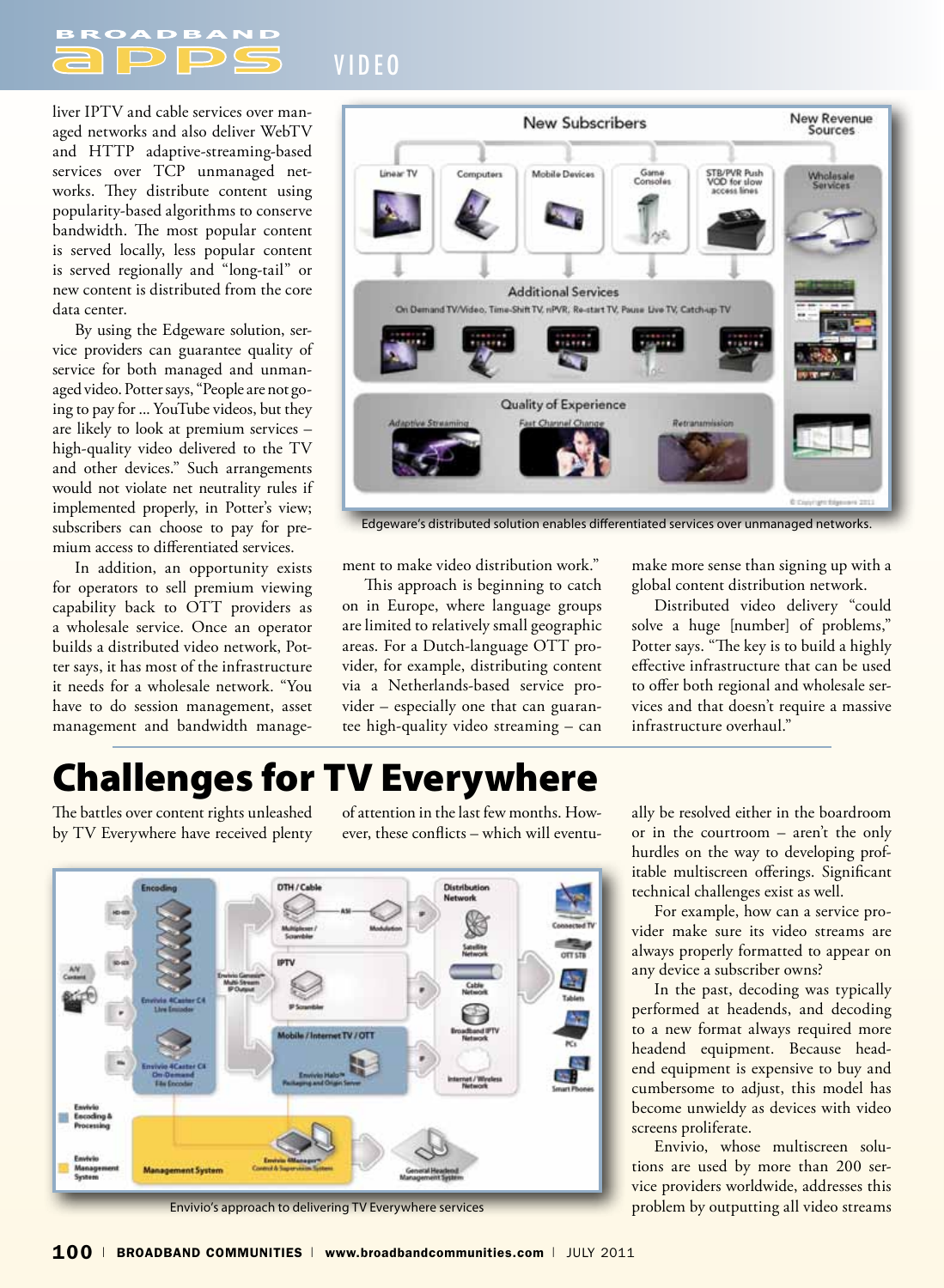V I D E O

in a common format with five bitrates that range from 250 Kbps to 2 Mbps. The streams are not decoded to devicespecific formats until they reach the edge of the network – the exact location varies, but in general, providers try to decode as close to users as possible.

Bob Stockwell, director of marketing and communications at Envivio, explains, "When you decide to add additional packaging, you don't have to build a headend to do it. … You want to move it away because [the headend] is such a delicate creature that you don't want to touch it." Building and power-

# *Decoding for a specific device should be performed at the network edge, not the headend.*

ing multiple headends is also an expensive proposition.

Rather than build an additional headend for a new end-user device, a service provider adds an Envivio appliance with formatting and encryption appropriate to the specific device it wishes to support. This approach is extremely flexible because it allows providers to choose which devices to support in any particular location.

Stockwell explains, "They can make those choices based on demographic information they gather – for example, iPhones and iPads have more impact on the coasts." This flexibility also allows providers to develop device-specific advertising opportunities.

### **AndoverTV Delivers Video Over Fiber**

Andover, Mass., is a town with a do-it-yourself spirit, and one place where that spirit is expressed is in localaccess television. The town set up a nonprofit organization, AndoverTV, in 2008 to take over and run the public/ educational/government (PEG) station previously operated by Comcast. The community participates enthusiastically in producing content for the station. Members of the local senior center produce a popular show called "There's Something About Andover," and high school students in the TV production class create videos for the station that Wess Murphy, executive director of AndoverTV, calls "quite good."

The town also took the initiative in 2007 to build a fiber optic network (I-net) to connect all its municipal buildings – library, town hall, police and fire headquarters, schools and more. The fiber network replaced an antiquated coaxial cable network that MediaOne – at that time the only cable company operating in Andover – installed in 1996. Instead of the 2 Mbps that the 20-year-old system offered, the town suddenly found itself with 12 strands of gigabit-capable fiber. "It's benefited education, security, and communications between police and firefighters," Murphy says. The I-net also proved to be a boon for AndoverTV when the PEG station was given the use of one of the six local area networks.

#### **Migrating to IP**

To transport programming over the new network, AndoverTV had to migrate from its old, analog production system to an IP-based system. Murphy could not find any other nearby PEG station that had made as radical a transition, so he was on his own when looking for solutions.

He did have some specific requirements, however. AndoverTV produces programming at meeting sites all over town, including the local high school, the town hall, the library and the safety center. The original RF system was set up, as most such systems are, so that one channel would override another. Murphy explains, "You simply turn on your modulator when the meeting begins, and when you

shut it off, it defaults back to the first channel."

However, this system was far from ideal. For example, when an event in one part of town was followed immediately by another event in another part of town, the station had to set up two independent feeds and switch manually from one to the other. Murphy was determined that the new